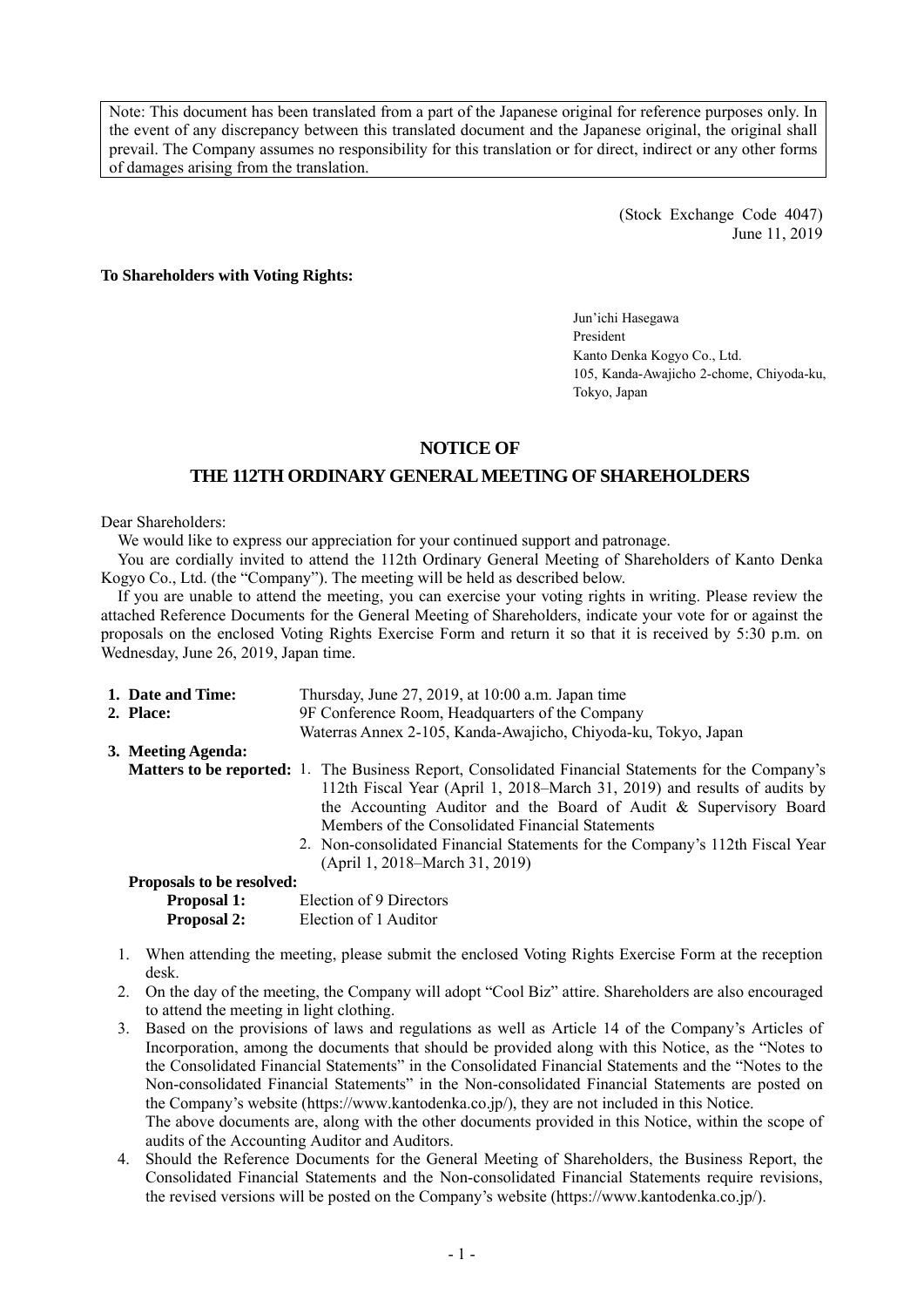# **Reference Documents for the General Meeting of Shareholders**

# **Proposals and References**

 $\Gamma$ 

## **Proposal 1:** Election of 9 Directors

The terms of office of all 9 Directors will expire at the conclusion of this year's Ordinary General Meeting of Shareholders. Accordingly, the Company proposes the election of 9 Directors (including 3 Outside Directors).

The candidates for Director are as follows:

|     |                                                           |                                                                                                                                                                            |                                                                                                                                                                                                                                                                                                                                                                                                                                                                                                                                                                                                                                                                                                                                                                                                                                                                                                                                                                                                                                                                                                                       | Number of     |
|-----|-----------------------------------------------------------|----------------------------------------------------------------------------------------------------------------------------------------------------------------------------|-----------------------------------------------------------------------------------------------------------------------------------------------------------------------------------------------------------------------------------------------------------------------------------------------------------------------------------------------------------------------------------------------------------------------------------------------------------------------------------------------------------------------------------------------------------------------------------------------------------------------------------------------------------------------------------------------------------------------------------------------------------------------------------------------------------------------------------------------------------------------------------------------------------------------------------------------------------------------------------------------------------------------------------------------------------------------------------------------------------------------|---------------|
| No. | Name                                                      | Past experience, positions, area of responsibility<br>and significant concurrent positions                                                                                 |                                                                                                                                                                                                                                                                                                                                                                                                                                                                                                                                                                                                                                                                                                                                                                                                                                                                                                                                                                                                                                                                                                                       | shares of the |
|     | (Date of birth)                                           |                                                                                                                                                                            |                                                                                                                                                                                                                                                                                                                                                                                                                                                                                                                                                                                                                                                                                                                                                                                                                                                                                                                                                                                                                                                                                                                       | Company held  |
| 1   | Shiro Yamashita<br>(August 18, 1947)<br>Reappointment     | April 1970<br><b>July 2000</b><br>April 2002<br>June 2003<br>June 2005<br>June 2006<br>June 2007<br><b>June 2009</b><br>June 2011<br>April 2012<br>April 2014<br>June 2015 | Joined the Company<br>General Manager, Mizushima Development Research Lab.<br>General Manager, New Products Development Promotion<br>Dept., New Products Development Div.<br>Director; General Manager, New Products Development<br>Promotion Dept., New Products Development Div.<br>Director; Deputy General Manager, Sales Div.; General<br>Manager, Fine Chemicals Sales Dept.-III<br>Director and Executive Officer; Deputy General Manager,<br>Sales Div.; General Manager, Fine Chemicals Sales Dept.-III<br>Director and Executive Officer; General Manager, Corporate<br>Planning Dept.<br>Director and Managing Executive Officer<br>President<br>President; General Manager, New Products Development Div.<br>President<br>Chairman (to present)<br>[Reasons for nomination of the candidate for Director]<br>The Company has nominated Shiro Yamashita as a candidate for Director<br>because Mr. Yamashita has long experience in new product development and<br>management such as corporate planning, experience as a Director and broad<br>insights concerning the overall management of the Company. | 53,800        |
| 2   | Jun'ichi Hasegawa<br>(November 11, 1958)<br>Reappointment | January 2000<br><b>July 2004</b><br>June 2007<br><b>June 2009</b><br>January 2011<br>June 2011<br>June 2015<br>management of the Company.                                  | Joined the Company<br>General Manager, Fine Chemicals Sales Dept.-II<br>Executive Officer; General Manager, Fine Chemicals Sales<br>Dept.-II<br>Director and Executive Officer; General Manager, Sales Div.<br>Director and Executive Officer; General Manager, Sales Div.;<br>General Manager, Fine Chemicals Sales Dept.-I<br>Director and Executive Officer of the Company; Chairman and<br>Managing Director, Kanto Denka Kogyo (Shanghai) Co., Ltd.<br>President (to present)<br>(In charge of Internal Auditing Dept., Operations Management<br>Dept.)<br>[Reasons for nomination of the candidate for Director]<br>The Company has nominated Jun'ichi Hasegawa as a candidate for Director<br>because Mr. Hasegawa has long experience in the sales division and at overseas<br>subsidiaries, experience as a Director and broad insights concerning the overall                                                                                                                                                                                                                                               | 29,700        |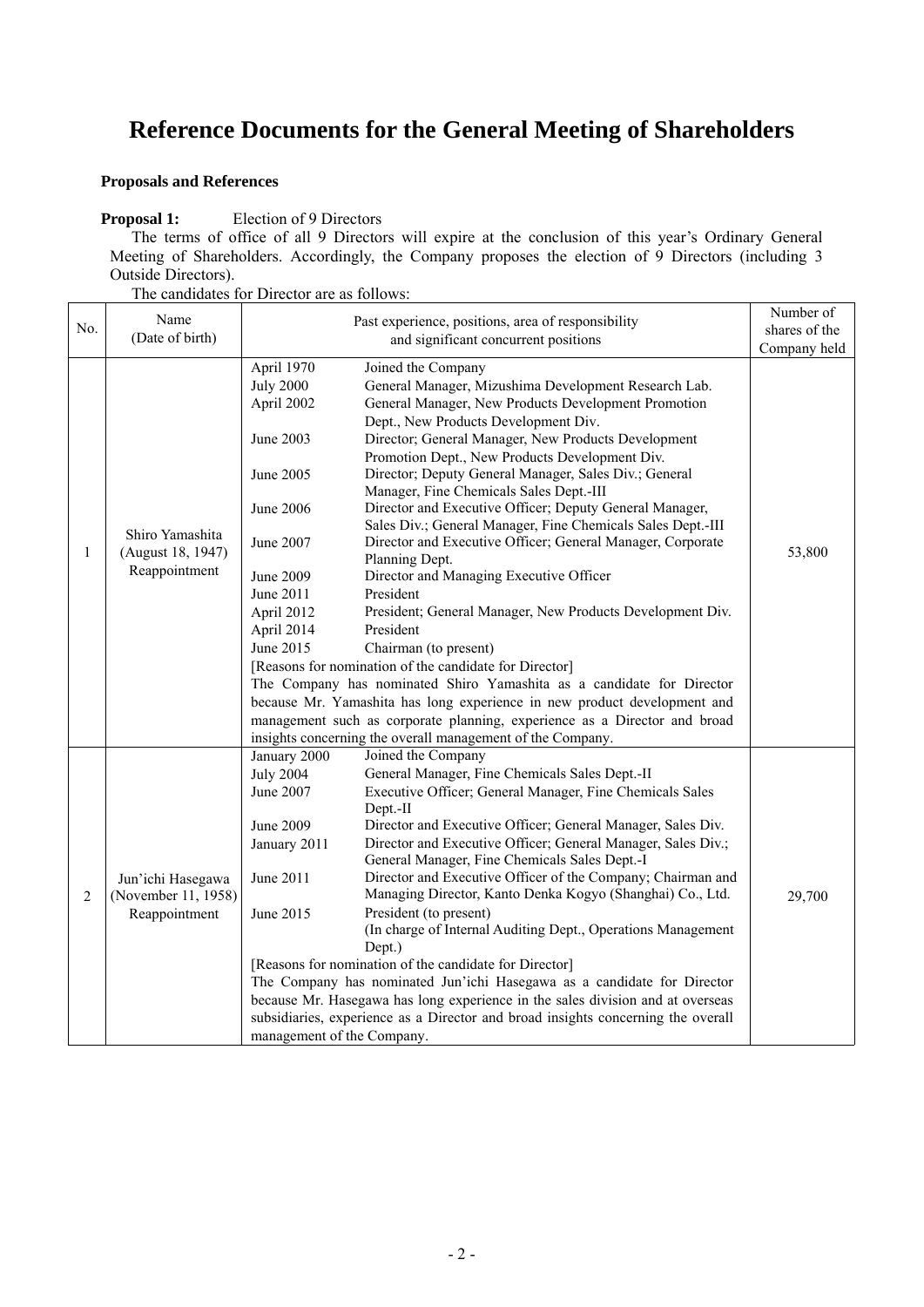| No. | Name                                                   |                  | Past experience, positions, area of responsibility                                                                    | Number of<br>shares of the |
|-----|--------------------------------------------------------|------------------|-----------------------------------------------------------------------------------------------------------------------|----------------------------|
|     | (Date of birth)                                        |                  | and significant concurrent positions                                                                                  | Company held               |
|     |                                                        | April 1977       | Joined Asahi Mutual Life Insurance Co.                                                                                |                            |
|     |                                                        | April 2001       | General Manager, Asset Management Planning Dept., Asahi                                                               |                            |
|     |                                                        |                  | Mutual Life Insurance Co.                                                                                             |                            |
|     |                                                        | October 2002     | General Manager, Asset Management Div. (In Charge of                                                                  |                            |
|     |                                                        |                  | Asset Management Planning), Asahi Mutual Life Insurance                                                               |                            |
|     |                                                        |                  | Co.                                                                                                                   |                            |
|     |                                                        | <b>July 2008</b> | Executive Officer, Asset Management Div., Asahi Mutual                                                                |                            |
|     |                                                        |                  | Life Insurance Co.                                                                                                    |                            |
|     |                                                        | April 2010       | Executive Officer, Office & System Management Div., Asahi                                                             |                            |
|     | Yukio Takaike                                          |                  | Mutual Life Insurance Co.                                                                                             |                            |
| 3   | (November 23, 1953)                                    | June 2012        | Director and Executive Officer of the Company                                                                         | 16,500                     |
|     | Reappointment                                          | June 2014        | Director and Executive Officer; General Manager,                                                                      |                            |
|     |                                                        |                  | Information Systems Dept.                                                                                             |                            |
|     |                                                        | June 2015        | Director and Managing Executive Officer (to present)<br>(In charge of Legal & General Affairs Dept., Personnel Dept., |                            |
|     |                                                        |                  | Accounting & Finance Dept., Information Systems Dept.)                                                                |                            |
|     |                                                        |                  | [Reasons for nomination of the candidate for Director]                                                                |                            |
|     |                                                        |                  | The Company has nominated Yukio Takaike as a candidate for Director because                                           |                            |
|     |                                                        |                  | Mr. Takaike has long experience at financial institutions, experience as a                                            |                            |
|     |                                                        |                  | Director of the Company, considerable knowledge in finance and accounting and                                         |                            |
|     |                                                        |                  | broad insights concerning the overall management of the Company.                                                      |                            |
|     |                                                        | April 1981       | Joined the Company                                                                                                    |                            |
|     | Fuyuhiko Ishii<br>(December 10, 1958)<br>Reappointment | April 2002       | General Manager, Shibukawa Development Research Lab.                                                                  |                            |
|     |                                                        | June 2005        | General Manager, New Products Development Promotion                                                                   |                            |
|     |                                                        |                  | Dept., New Products Development Div.                                                                                  |                            |
|     |                                                        | June 2007        | Executive Officer; Representative Director, Kanto Denka                                                               |                            |
|     |                                                        |                  | Korea Co., Ltd.                                                                                                       |                            |
|     |                                                        | June 2009        | Executive Officer; General Manager, Fine Chemicals Sales<br>Dept.-II                                                  |                            |
|     |                                                        | April 2012       | Executive Officer; General Manager, Research & Marketing                                                              |                            |
|     |                                                        |                  | Management Dept., New Products Development Div.                                                                       |                            |
|     |                                                        | April 2014       | Executive Officer; General Manager, Development &                                                                     |                            |
| 4   |                                                        |                  | Marketing Dept., New Products Development Div.                                                                        | 6,900                      |
|     |                                                        | June 2015        | Executive Officer; Chairman and Managing Director, Kanto                                                              |                            |
|     |                                                        |                  | Denka Kogyo (Shanghai) Co., Ltd.                                                                                      |                            |
|     |                                                        | April 2017       | Executive Officer; Chairman, Kanto Denka Kogyo                                                                        |                            |
|     |                                                        | June 2017        | (Shanghai) Co., Ltd.<br>Director and Executive Officer; General Manager, Technical                                    |                            |
|     |                                                        |                  | Div. (to present)                                                                                                     |                            |
|     |                                                        |                  | (In charge of Purchasing Dept.)                                                                                       |                            |
|     |                                                        |                  | [Reasons for nomination of the candidate for Director]                                                                |                            |
|     |                                                        |                  | The Company has nominated Fuyuhiko Ishii as a candidate for Director because                                          |                            |
|     |                                                        |                  | Mr. Ishii has long experience in new products development and sales divisions as                                      |                            |
|     |                                                        |                  | well as experience as a Director of the Company, and the Company's overseas                                           |                            |
|     |                                                        |                  | subsidiary and broad insights in the overall management of the Company.                                               |                            |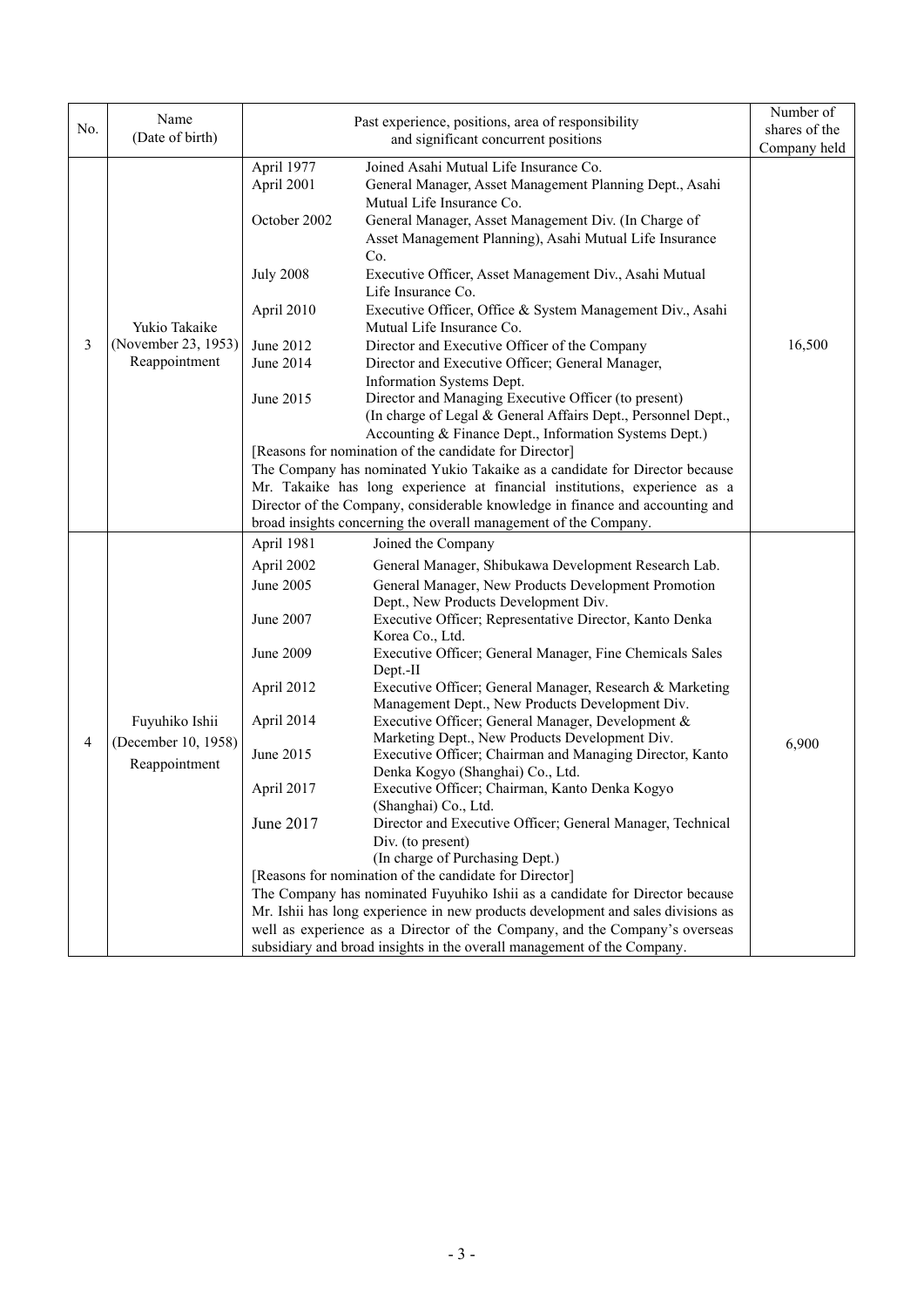|     | Name                                                        | Past experience, positions, area of responsibility                                                                                                                                                                                                                                                                                                                                                                                                                                                                                                                                                                                                                                                                                                                                                                                                                                                                                                                                                                                       | Number of      |
|-----|-------------------------------------------------------------|------------------------------------------------------------------------------------------------------------------------------------------------------------------------------------------------------------------------------------------------------------------------------------------------------------------------------------------------------------------------------------------------------------------------------------------------------------------------------------------------------------------------------------------------------------------------------------------------------------------------------------------------------------------------------------------------------------------------------------------------------------------------------------------------------------------------------------------------------------------------------------------------------------------------------------------------------------------------------------------------------------------------------------------|----------------|
| No. | (Date of birth)                                             | and significant concurrent positions                                                                                                                                                                                                                                                                                                                                                                                                                                                                                                                                                                                                                                                                                                                                                                                                                                                                                                                                                                                                     | shares of the  |
|     |                                                             |                                                                                                                                                                                                                                                                                                                                                                                                                                                                                                                                                                                                                                                                                                                                                                                                                                                                                                                                                                                                                                          | Company held   |
| 5   | Takeaki Yajima<br>(April 20, 1963)<br>Reappointment         | April 1987<br>Joined The Dai-Ichi Kangyo Bank, Ltd. (currently Mizuho<br>Bank, Ltd.)<br>March 2003<br>General Manager of Tottori Branch, Mizuho Bank, Ltd.<br>May 2005<br>Deputy General Manager, Consulting Coordination<br>Department, Mizuho Bank, Ltd.<br>April 2008<br>Deputy General Manager, Branch Department, Mizuho Bank,<br>Ltd.<br>April 2010<br>General Manager, Unit No. 8 of Branch Department, Mizuho<br>Bank, Ltd.<br>April 2012<br>General Manager of Tachikawa Branch, Mizuho Bank, Ltd.<br>April 2014<br>General Manager, Branch Banking Department No. 2, Mizuho<br>Bank, Ltd.<br>General Manager, Tokyo Main Office Department No. 1,<br>April 2015<br>Mizuho Bank, Ltd.<br>Corporate Adviser of the Company<br>June 2018<br>Director and Executive Officer (to present)<br>June 2018<br>(In charge of Corporate Planning Dept., Overseas Business<br>Development Dept.)<br>[Reasons for nomination of the candidate for Director]<br>The Company has nominated Takeaki Yajima as a candidate for Director because | 800            |
|     |                                                             | Mr. Yajima has long experience at financial institutions, experience as a Director<br>of the Company, considerable knowledge in finance and accounting and broad<br>insights concerning the overall management of the Company.<br>April 1990<br>Joined the Company                                                                                                                                                                                                                                                                                                                                                                                                                                                                                                                                                                                                                                                                                                                                                                       |                |
| 6   | Yasunari Yamaguchi<br>(August 1, 1965)<br>New appointment   | General Manager, Production Dept.-I, Shibukawa Plant<br>April 2009<br>June 2013<br>General Manager, Corporate Planning Dept.<br>June 2015<br>Executive Officer; Plant Manager, Mizushima Plant (to<br>present)<br>[Reasons for nomination of the candidate for Director]<br>The Company has nominated Yasunari Yamaguchi as a candidate for Director<br>because Mr. Yamaguchi has long experience in engineering divisions, including<br>plant operations, and corporate planning division, as well as broad insights<br>concerning the overall management of the Company.                                                                                                                                                                                                                                                                                                                                                                                                                                                               | $\theta$       |
| 7   | Hideki Matsui<br>(July 9, 1962)<br>Reappointment<br>Outside | April 1987<br>Admitted as Attorney-at-Law<br>April 1987<br>Joined Marunouchi Sogo Law Office<br>October 2006 Outside Auditor, Kanebo Cosmetics Inc.<br>September 2011<br>Co-Representative Attorney-at-law, Marunouchi Sogo Law<br>Office (to present)<br>June 2015<br>Outside Director of the Company (to present)<br>[Significant concurrent position]<br>Co-Representative Attorney-at-law, Marunouchi Sogo Law Office<br>[Reasons for nomination of the candidate for Outside Director]<br>Although he has not been involved in corporate management other than as an<br>outside officer, the Company has nominated Hideki Matsui as a candidate for<br>Outside Director because Mr. Matsui has engaged in corporate legal affairs as an<br>attorney-at-law for many years, and the Company expects him to utilize his<br>experience and broad insights for the management of the Company.                                                                                                                                           | $\overline{0}$ |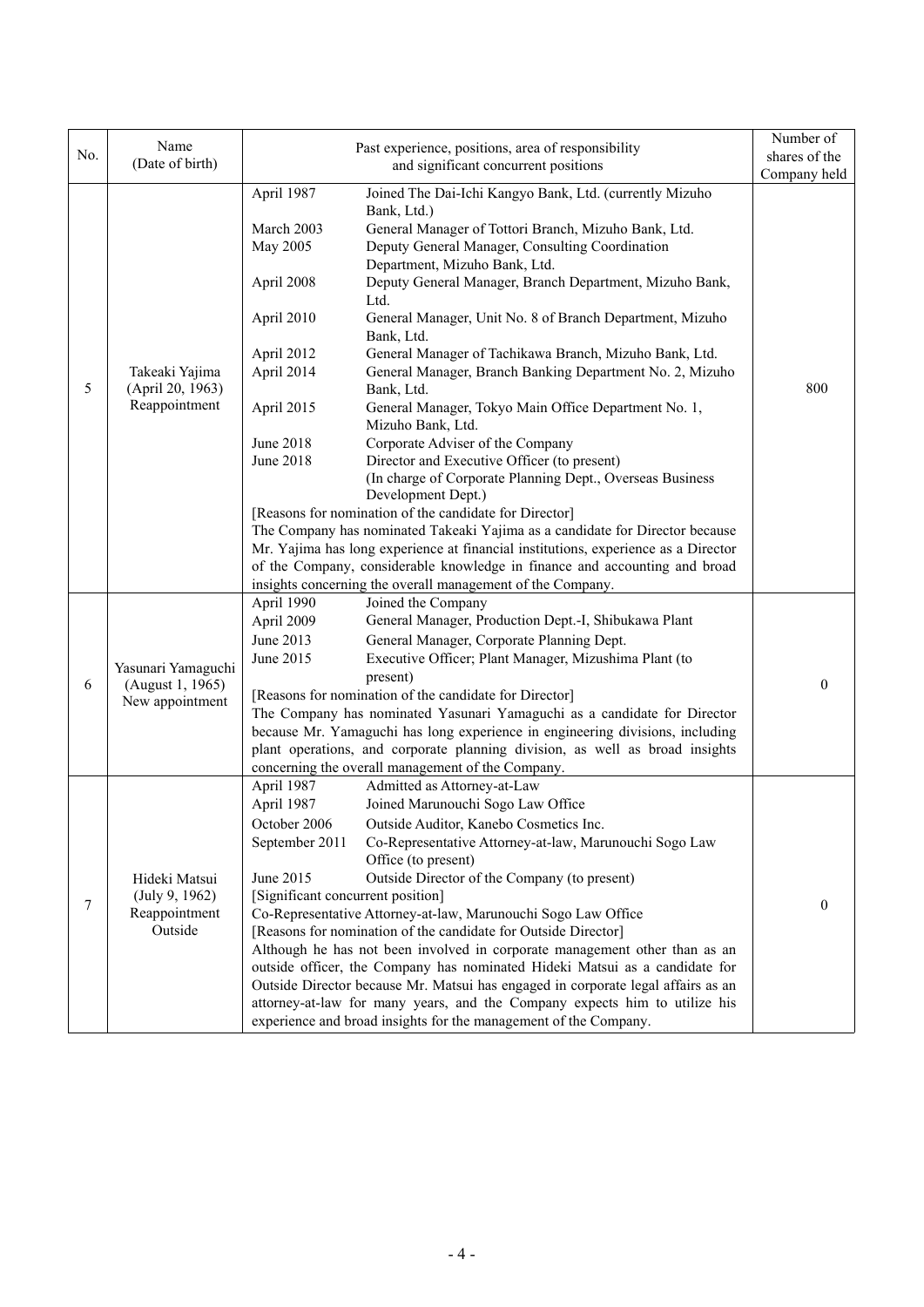|     | Name                                                             | Past experience, positions, area of responsibility                                                                                                                                                                                                                                                                                                                                                                                                                                                                                                                                                                                                                                                                                                                                                                                                                                                                                                                                                                                                                                                                                                                                                                                                                                                                                                                                                                                                                                                      | Number of     |
|-----|------------------------------------------------------------------|---------------------------------------------------------------------------------------------------------------------------------------------------------------------------------------------------------------------------------------------------------------------------------------------------------------------------------------------------------------------------------------------------------------------------------------------------------------------------------------------------------------------------------------------------------------------------------------------------------------------------------------------------------------------------------------------------------------------------------------------------------------------------------------------------------------------------------------------------------------------------------------------------------------------------------------------------------------------------------------------------------------------------------------------------------------------------------------------------------------------------------------------------------------------------------------------------------------------------------------------------------------------------------------------------------------------------------------------------------------------------------------------------------------------------------------------------------------------------------------------------------|---------------|
| No. | (Date of birth)                                                  | and significant concurrent positions                                                                                                                                                                                                                                                                                                                                                                                                                                                                                                                                                                                                                                                                                                                                                                                                                                                                                                                                                                                                                                                                                                                                                                                                                                                                                                                                                                                                                                                                    | shares of the |
|     |                                                                  |                                                                                                                                                                                                                                                                                                                                                                                                                                                                                                                                                                                                                                                                                                                                                                                                                                                                                                                                                                                                                                                                                                                                                                                                                                                                                                                                                                                                                                                                                                         | Company held  |
| 8   | Masaharu Sugiyama<br>(June 20, 1954)<br>Reappointment<br>Outside | November 1979<br>Joined Daiichi Audit Corporation (current Ernst & Young<br>ShinNihon LLC)<br>Registered as Certified Public Accountant (CPA)<br>August 1983<br>May 2002<br>Representative Partner (current Senior Partner), Ernst &<br>Young ShinNihon LLC<br>Councilor of Employee Council, Ernst & Young ShinNihon<br>August 2008<br><b>LLC</b><br>August 2010<br>Audit Commissioner, Ernst & Young ShinNihon LLC<br>August 2013<br>Chairman of Audit Committee, Ernst & Young ShinNihon<br><b>LLC</b><br>August 2014<br>Vice-Chairman of Employee Council, Ernst & Young<br>ShinNihon LLC<br>Outside Director of the Company (to present)<br>June 2016<br>[Reasons for nomination of the candidate for Outside Director]<br>Although he has not been involved in corporate management other than as an<br>outside officer, the Company has nominated Masaharu Sugiyama as a candidate                                                                                                                                                                                                                                                                                                                                                                                                                                                                                                                                                                                                               | $\theta$      |
|     |                                                                  | for Outside Director because Mr. Sugiyama has engaged in corporate accounting<br>for many years as a Certified Public Accountant, and the Company expects him                                                                                                                                                                                                                                                                                                                                                                                                                                                                                                                                                                                                                                                                                                                                                                                                                                                                                                                                                                                                                                                                                                                                                                                                                                                                                                                                           |               |
|     |                                                                  | to utilize his experience and broad insights for the management of the Company.                                                                                                                                                                                                                                                                                                                                                                                                                                                                                                                                                                                                                                                                                                                                                                                                                                                                                                                                                                                                                                                                                                                                                                                                                                                                                                                                                                                                                         |               |
| 9   | Hitoshi Habuka<br>(March 25, 1957)<br>New appointment<br>Outside | April 1981<br>Joined Shin-Etsu Chemical Co., Ltd.<br>March 2000<br>Retired from Shin-Etsu Chemical Co., Ltd.<br>April 2000<br>Associate Professor, Department of Material Science and<br>Chemical Engineering, Faculty of Engineering, Yokohama<br>National University (current National University Corporation<br>Yokohama National University)<br>Professor, Department of Chemical Engineering Science,<br>April 2002<br>Faculty of Engineering, National University Corporation<br>Yokohama National University (to present)<br>Vice Dean, College of Engineering Science, National<br>April 2017<br>University Corporation Yokohama National University (to<br>present)<br>[Significant concurrent position]<br>Professor, Department of Materials Science and Chemical Engineering, Faculty<br>of Engineering, National University Corporation Yokohama National University<br>Vice Dean, College of Engineering Science, National University Corporation<br>Yokohama National University<br>[Reasons for nomination of the candidate for Outside Director]<br>The Company has nominated Hitoshi Habuka as a candidate for Outside Director<br>because Dr. Habuka has worked at Shin-Etsu Chemical Co., Ltd. and has<br>experience as an engineering advisor and guest researcher, etc. at other<br>companies. Also, he has engaged in research and development for many years,<br>and the Company expects him to utilize his experience and broad insights for the<br>management of the Company. | $\mathbf{0}$  |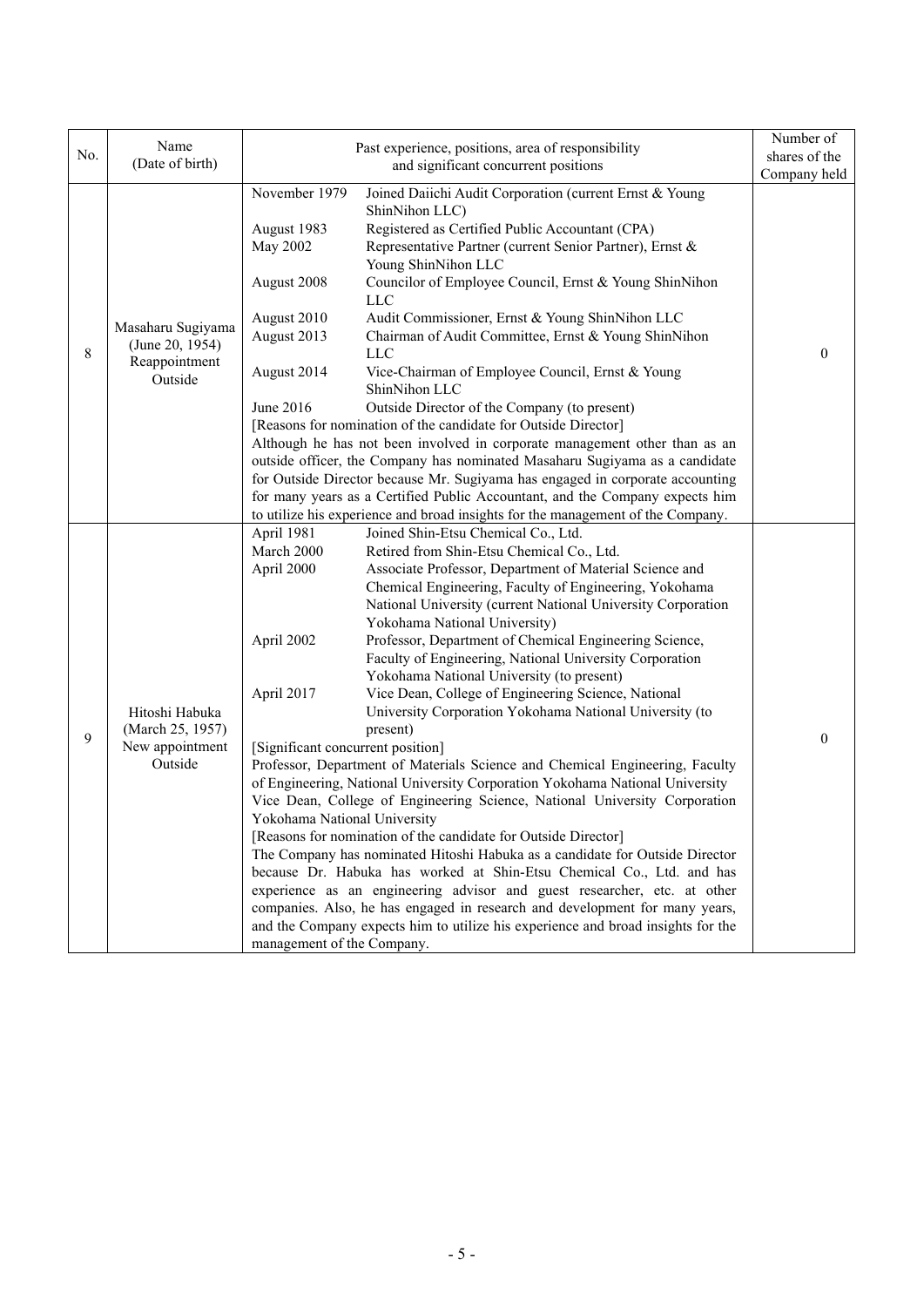## (Notes)

- 1. Hideki Matsui, Masaharu Sugiyama and Hitoshi Habuka are all candidates for Outside Director and candidates for independent officer as stipulated by the rules of the Tokyo Stock Exchange.
- 2. Although Hideki Matsui belongs to the Marunouchi Sogo Law Office, with which the Company has a legal advisory retainer contract and to which it pays fees for legal services provided by attorneys, the Company paid only about ¥2 million for the fiscal year ended March 31, 2019, and this amount does not affect the independence of Mr. Matsui either from the Company or from the law office.
- 3. Although Masaharu Sugiyama belonged to Ernst & Young ShinNihon LLC, which is the Company's accounting auditor, he retired from the audit firm in June 2016. Although the Company pays compensation for audits conducted by the firm, the Company paid only ¥37 million for the fiscal year ended March 31, 2019, and this amount does not affect the independence of Mr. Sugiyama either from the Company or from the audit firm. Mr. Sugiyama has not been in charge of audits of the Company.
- 4. Hitoshi Habuka belongs to National University Corporation Yokohama National University, with which the Company has concluded a joint research agreement. Although the Company makes donations to the said university, the amount of donations was only ¥1 million for the fiscal year ended March 31, 2019, and this amount does not affect the independence of Mr. Habuka either from the Company or from the university.
- 5. The Company has an agreement with Hideki Matsui and Masaharu Sugiyama to limit their liability as Outside Director on the basis of the provisions of Article 427, Paragraph 1, of the Companies Act with the liability limit set forth in the relevant law. In case Mr. Matsui and Mr. Sugiyama are elected as Outside Directors and assume office as such, the Company plans to continue to enter into a similar agreement with them. In addition, if Hitoshi Habuka is elected as Outside Director and assumes office as such, the Company plans to enter into an agreement with him to limit his liability as Outside Director on the basis of the provisions of Article 427, Paragraph 1, of the Companies Act with the liability limit set forth in the relevant law.
- 6. The term of office of Hideki Matsui and Masaharu Sugiyama as Outside Directors of the Company upon the conclusion of this General Meeting of Shareholders will be four years and three years, respectively.